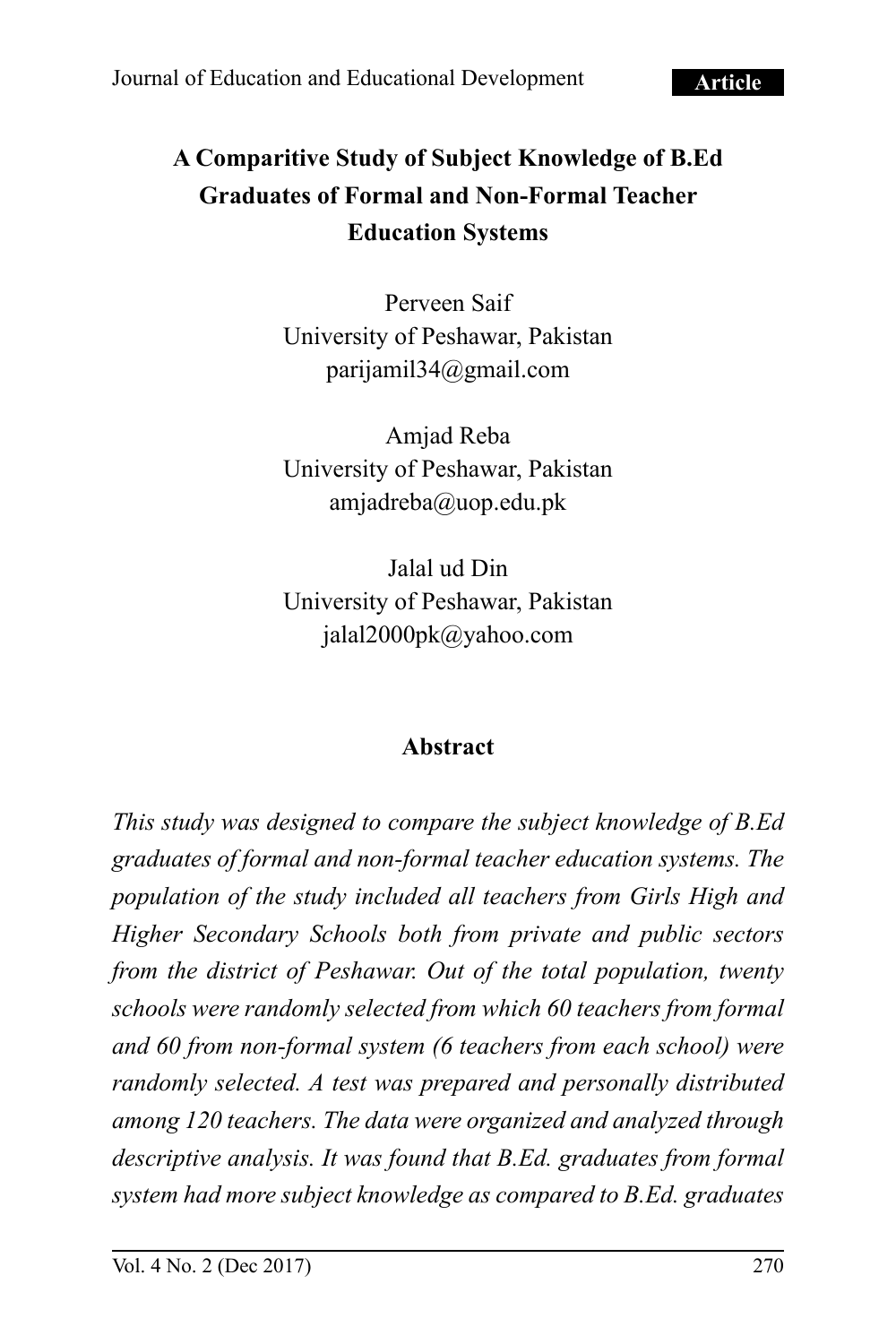*from non-formal teacher education system. It is recommended that the graduates as well as the teacher educators need to update their knowledge and work for continuous professional development.*

**Keywords:** distance learning, formal and non-formal teacher education system

#### **Introduction**

Education is a progressive and developmental process of all human faculties as it plays an important role in enhancing human capabilities to lead a successful life. As all human beings are naturally opting for a satisfied and successful life, they are required to have sufficient amount of knowledge, skills and attributes to lead a purposeful life by overcoming the problems. Thus, an education system must equip students to become aware of adulthood responsibilities and problems and learn to deal with them. The recent trends in education consider life itself as a process of education, that is, from womb to tomb one goes through the process of education (Pathak, 2012). Among the many forms of education, the first is formal education where face to face interaction of teachers and students takes place within the framework of a fixed time table and in a proper institute. The second is informal education which denotes a lifelong process of education in which an individual learns attitudes, values, skills and knowledge from his surroundings (Panday, 2003). In the third form of education, the instructor and the learner are not in direct contact with each other. The learning material is provided to students by post and is written in a very simple language so that students can easily understand and perceive the material. Diagrams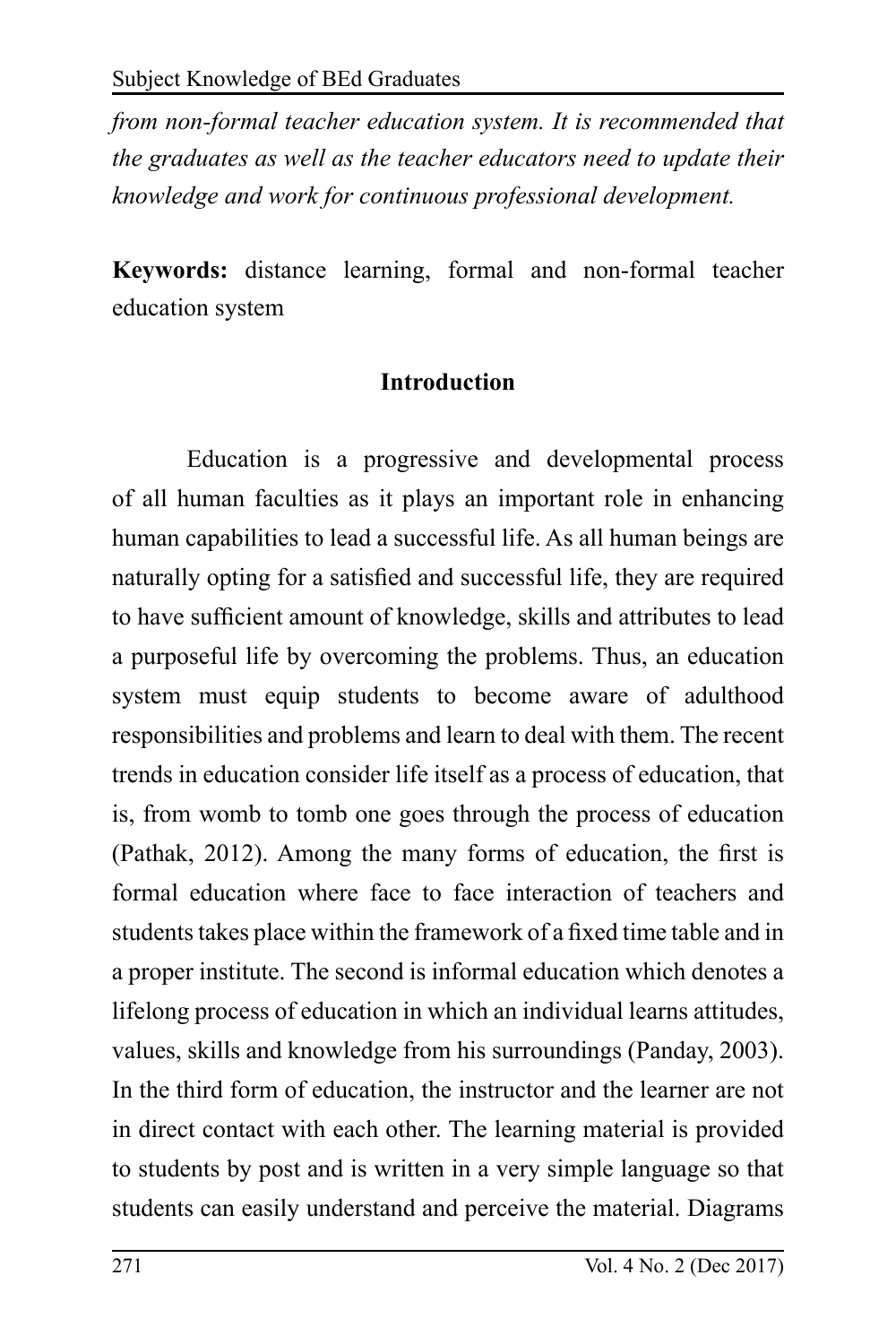and exercises are included in these courses to support and guide the students accordingly. Some materials are communicated through TV channel programs and internet. Such type of education is called non-formal or distance education (Munshi & Jumani, 2008).This is the indirect form of education in which students are provided with necessary material and tasks either alone or in groups. The learners interact with instructors through correspondence and telephone. Sometimes guidance is provided through meetings in study centers offered by part time tutors (Rao, 2004).

 Teaching the teachers is in itself a professional procedure, because these teachers serve the society as administrators, trainers and supervisors; thus educating teachers' requires a set of practical activities. It is the teachers who fulfill different roles such as researchers, innovators, or planners (Verma, 2006). B.Ed is a one year course done after the completion of 14 years of education. There are many subjects included in this program, such as functional English, curriculum and instruction, leadership and management, philosophy of education, teaching of English, educational psychology, teaching of science, computer education and guidance and counseling. Curriculum is a set of experiences and activities designed for the overall development of learners (Rehman, 2011); therefore, the teachers should be taught to enhance the learning opportunities for the learners in the classrooms. They should be able to select and relate different instructional methods to accommodate the learning styles of learners. There are many teaching methods such as direct method, indirect method, drills, inquiry approach, project method, team teaching, micro teaching and questioning, which the teachers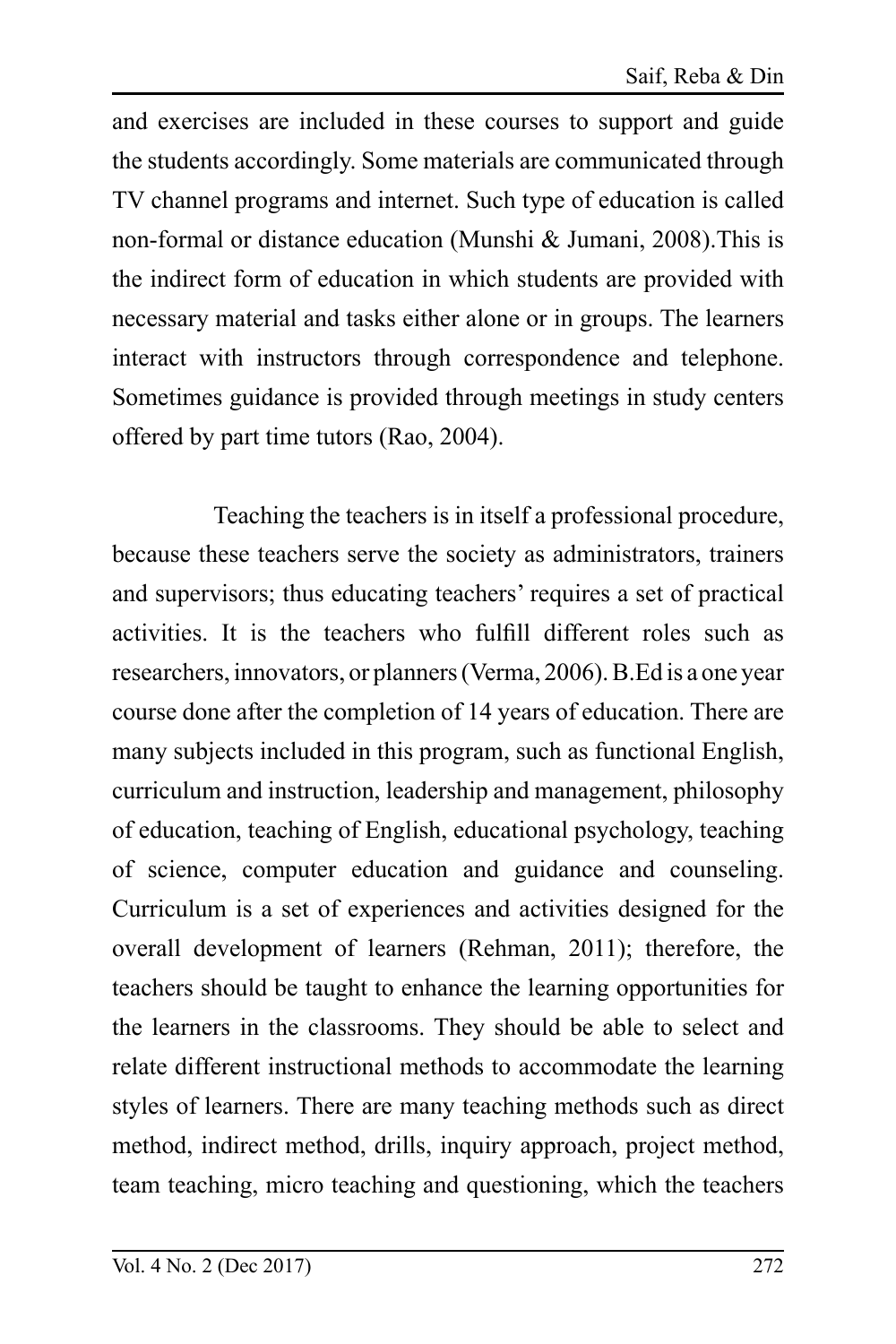should be well equipped with. Questioning is a crucial part of the teaching learning process; therefore, teachers should skillfully use questions because questioning stimulates learners and directs their learning. Thus a teacher's efficiency can be judged by the type of questions and the way they are put forward to the students (Qureshi and Shamim, 2009). Lecture method does not stimulate learning hence, for better teaching learning outcomes, the teaching should be goal oriented and new ideas should be connected to their previous knowledge and experiences. The learners should be encouraged to test and apply their knowledge for the solution of real world problems. As learners have different backgrounds and different learning styles, therefore, the teachers should systematically organize the teaching learning process and must use different teaching methods (Siddiqui, 2004).

 Teacher training programs have gained popularity in every country of the world. In Pakistan, training programs are offered by both formal and non-formal systems. Formal education is provided by universities and colleges, whereas non-formal education is provided by Virtual University and Allama Iqbal Open University but the latter is very popular because of its system, structure and approach. It provides education from basic to doctoral level, but its highest enrollment is in the area of teacher training programs. Textbooks and reading materials are prepared on self-learning basis in easy and simple language. Part time teachers (tutors) are appointed nearest to the students' areas to help and assess them (Jumani, Hussain  $\&$ Khan, 2009). In both systems subject knowledge is very appropriate for producing quality teachers.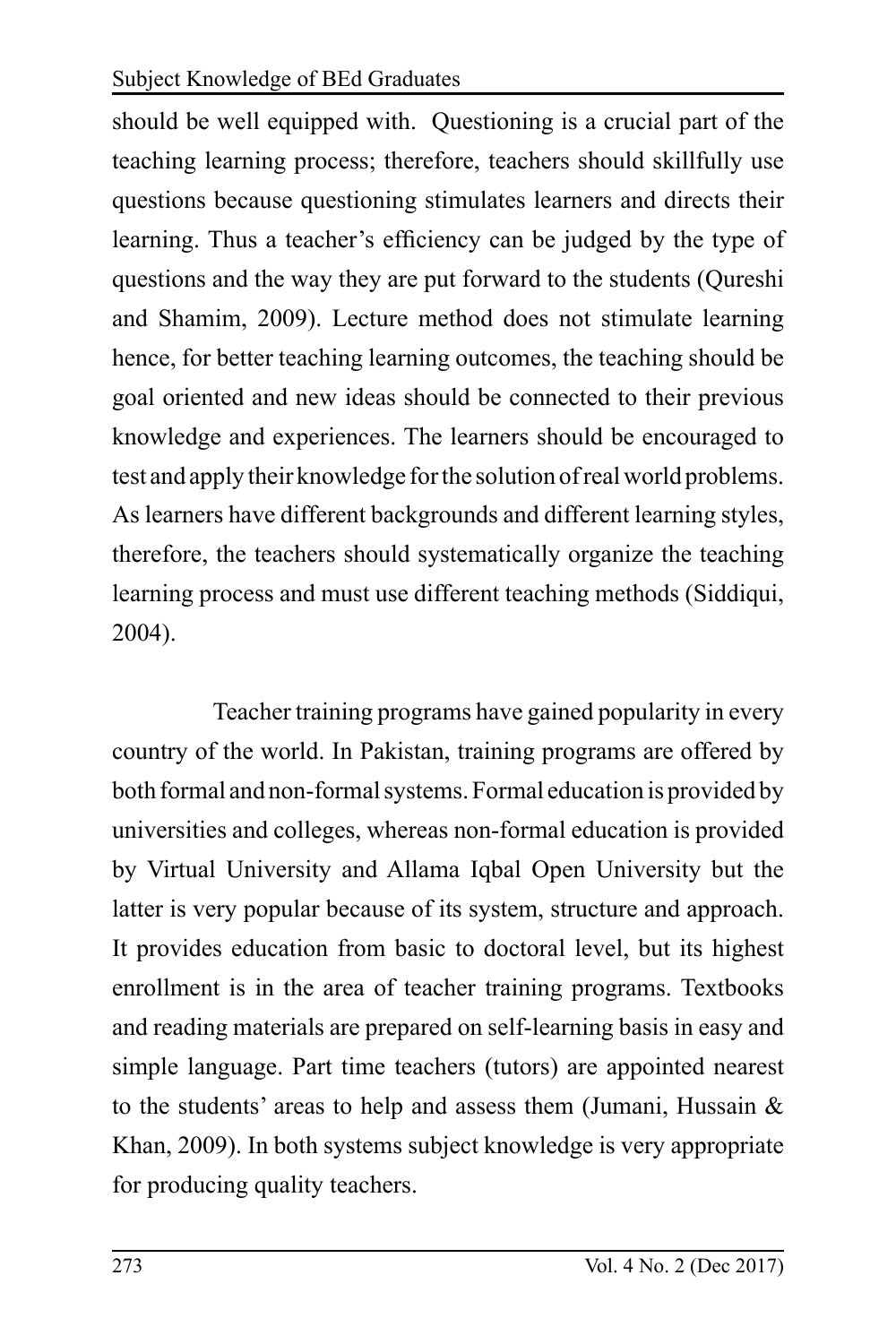There are ten National Professional Standards for teachers in Pakistan, among which the very first standard is the knowledge of the subject matter. The teachers must understand basic concepts, theories, history and structure of the subject they are going to teach. They must keep themselves abreast of new ideas and be aware of the evolving nature of the subject and should be cognizant of the vertical and horizontal relationship of one subject to another as well as its significance and utility in real life. Moreover, they must keep themselves informed of the upcoming concepts, theories, researches and trends at national and international level (Govt of Pakistan, 2009). Therefore, this study tries to compare and analyze the subject knowledge of teachers who received B.Ed degree from formal and non-formal teacher education system. Both the systems have same syllabus and vary slightly in their methodology, procedure and teaching practice.

## **Objective of the study**

To compare subject knowledge of teachers who graduated from formal and non-formal teacher education systems.

## **Methods and Procedure**

#### **Research design**

This study used the survey research design. According to Koul (1988), survey study is conducted to collect detailed description of an existing phenomenon and employs data to justify current conditions and practices or to make more intelligent plans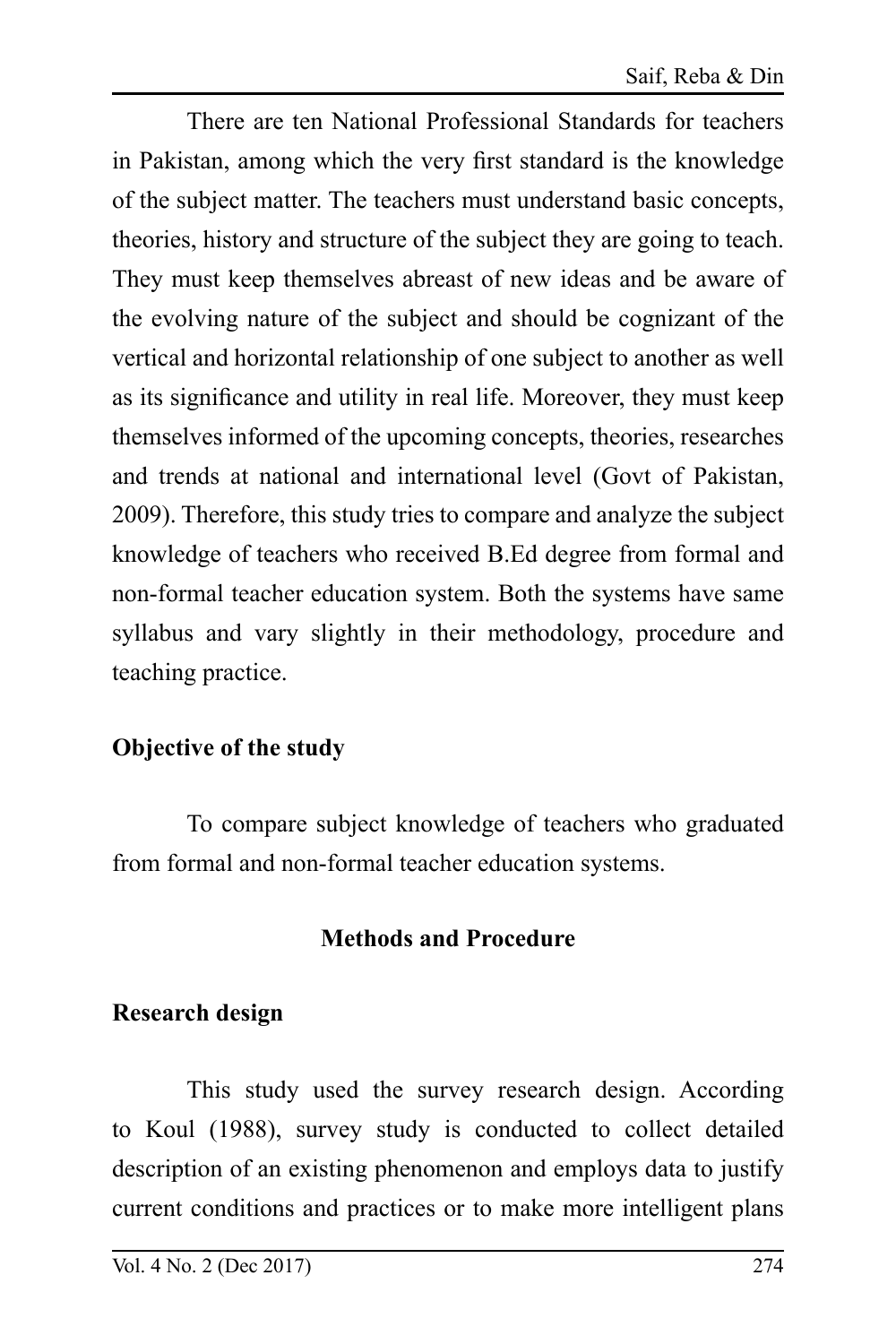for improving them. Surveys help to gather information regarding existing status, comparison of existing status with the established status and standards and means of improving the existing status.

# **Sample**

The sample of the study included only those schools where B.Ed. graduates of formal and non- formal sectors were available. Therefore, 10 schools from government and 10 from private sector were randomly selected. The number of B.Ed. graduates of formal system was greater than those of non-formal system. However, 60 teachers from formal and 60 from non- formal system (6 teachers from each school) were randomly selected.

# **Data collection tool**

Data for the study were collected through a multiple choice test comprising 25 questions. These questions were taken from B.Ed. subjects namely teaching methodology, curriculum and instruction, philosophy of education, educational psychology and English grammar (five questions from each). The researcher personally met with the teachers and requested them to attempt the test in her presence.

# **Data analysis**

The collected data were organized and tabulated to test the subject knowledge of the teachers and percentages were calculated.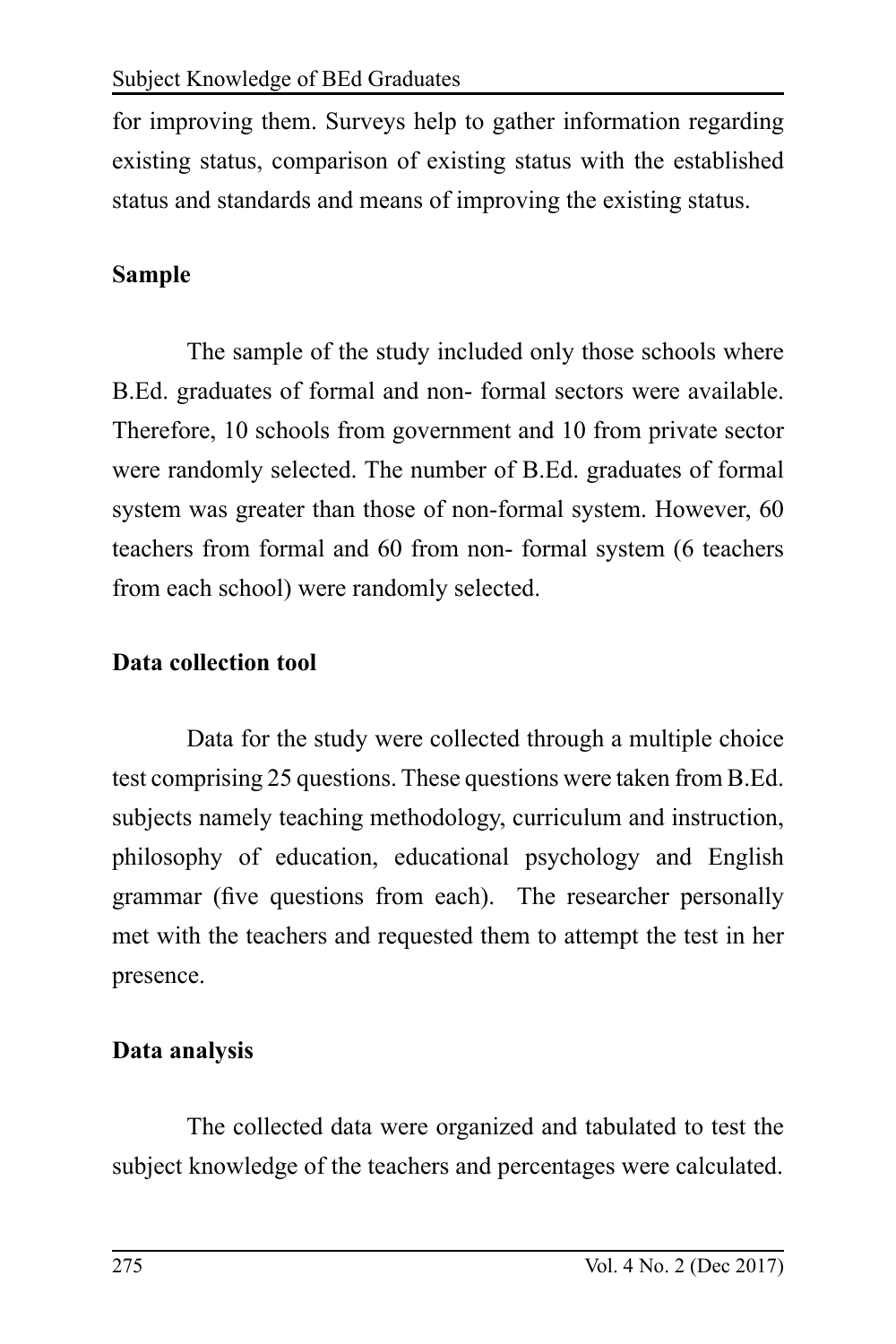## **Results**

#### Table 1

## *Distribution of Respondent Teachers Related to Curriculum*

| <b>Items</b>                                                        | % of correct<br>responses by formal<br>graduates | % of correct<br>responses by non-<br>formal graduates |
|---------------------------------------------------------------------|--------------------------------------------------|-------------------------------------------------------|
| What does curriculum mean?                                          | (70.00)                                          | (35.00)                                               |
| Which language does the word curriculum<br>come from?               | (81.67)                                          | (43.33)                                               |
| When was the old viewpoint about curriculum<br>replaced?            | (80.00)                                          | (30.00)                                               |
| How many elements does a curriculum have?                           | (70.00)                                          | (20.00)                                               |
| What problem does the present curriculum<br>have in its objectives? | (70.00)                                          | (20.00)                                               |
| Source: Field survey                                                |                                                  | $N = 120$                                             |

The above table shows that the majority of the teachers of formal system answered the questions correctly. Therefore, it is concluded that B.Ed graduates of formal system have more subject knowledge in the area of curriculum as compared to B.Ed graduates of non-formal teacher education system.

## Table 2

*Distribution of Respondent Teachers Related to Teaching Methodology*

| <b>Items</b>                                            | % of correct<br>responses by formal<br>graduates | % of correct<br>responses by non-<br>formal graduates |
|---------------------------------------------------------|--------------------------------------------------|-------------------------------------------------------|
| What does Pedagogy mean?                                | (70.00)                                          | (50.00)                                               |
| What is the other name of Instructional<br>material?    | (90.00)                                          | (60.00)                                               |
| Which method has the same steps like Inquiry<br>method? | (76.67)                                          | (50.00)                                               |
| How many steps are there in a lesson plan?              | (85.00)                                          | (45.00)                                               |
| What is the basic purpose of team teaching?             | (60.00)                                          | (40.00)                                               |
| Source: Field survey                                    |                                                  | $N = 120$                                             |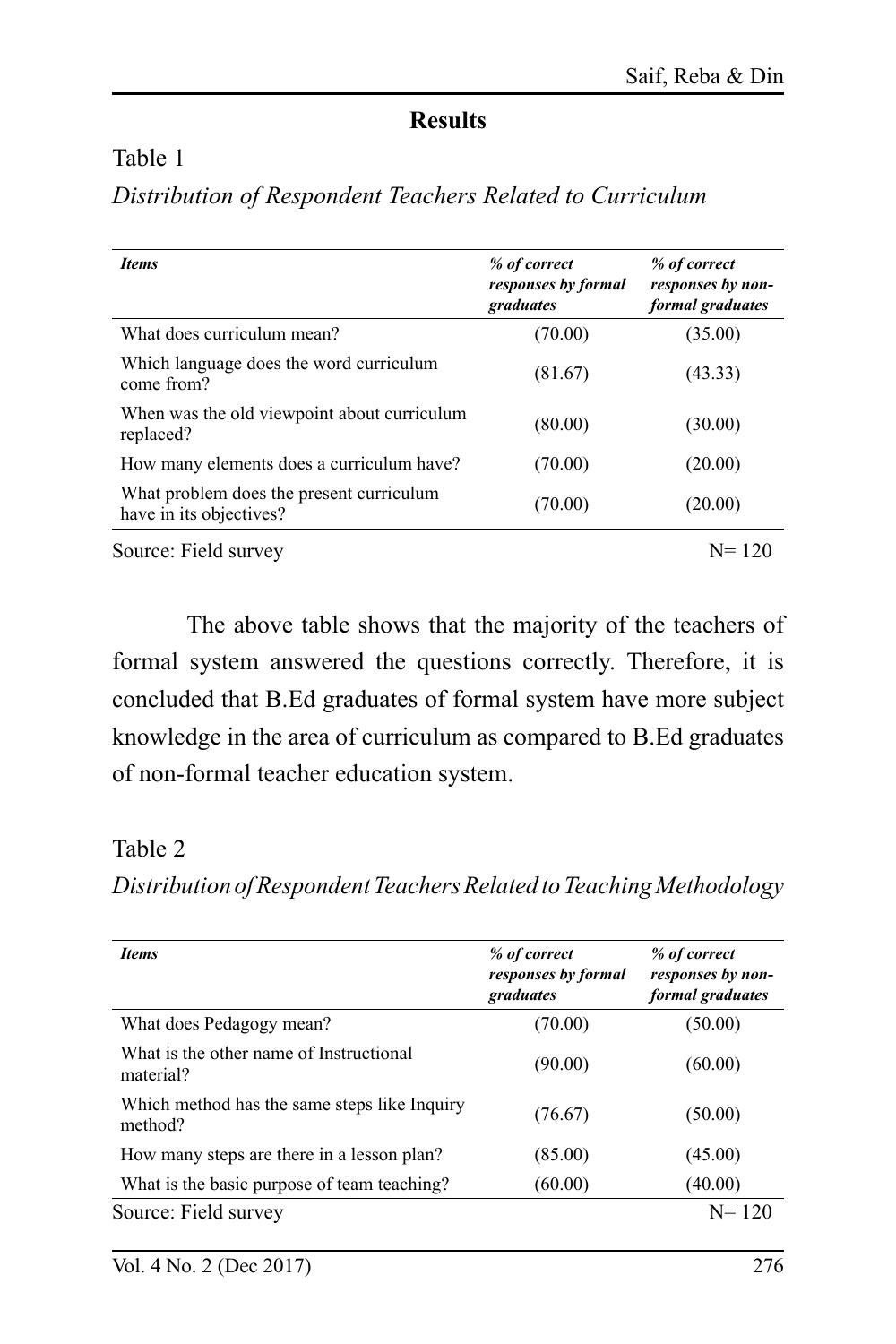The above table shows that the majority of the teachers of formal system answered the questions correctly; therefore, it is concluded that B.Ed graduates of formal system have more subject knowledge in the area of teaching methodology as compared to B.Ed graduates of non-formal system. This result is in line with the results of a previous study conducted by Anees (2005) which concluded that in non-formal B.Ed program tutors casually attend their tutorial sessions and do not use various teaching methods.

#### Table 3

*Distribution of Respondent Teachers Related to Philosophy of Education* 

| <b>Items</b>                                                 | % of correct<br>responses by<br>formal graduates | % of correct<br>responses by non-<br>formal graduates |
|--------------------------------------------------------------|--------------------------------------------------|-------------------------------------------------------|
| From which language the term philosophy has<br>been derived? | (96.67)                                          | (60.00)                                               |
| What is the aim of education according to<br>idealism?       | (60.00)                                          | (60.00)                                               |
| What is Epistemology?                                        | (65.00)                                          | (43.33)                                               |
| What is ontology?                                            | (70.00)                                          | (50.00)                                               |
| What is the emphasis of logic?                               | (70.00)                                          | (70.00)                                               |
| Source: Field survey                                         |                                                  | $N = 120$                                             |

The above table shows that both the groups have same level of knowledge about aims of education according to idealism and emphasis of logic; however, majority of the teachers of formal system answered the questions correctly. Therefore, it is concluded that B.Ed graduates of formal system have more subject knowledge in the area of philosophy of education as compared to B.Ed graduates of non-formal teacher education system.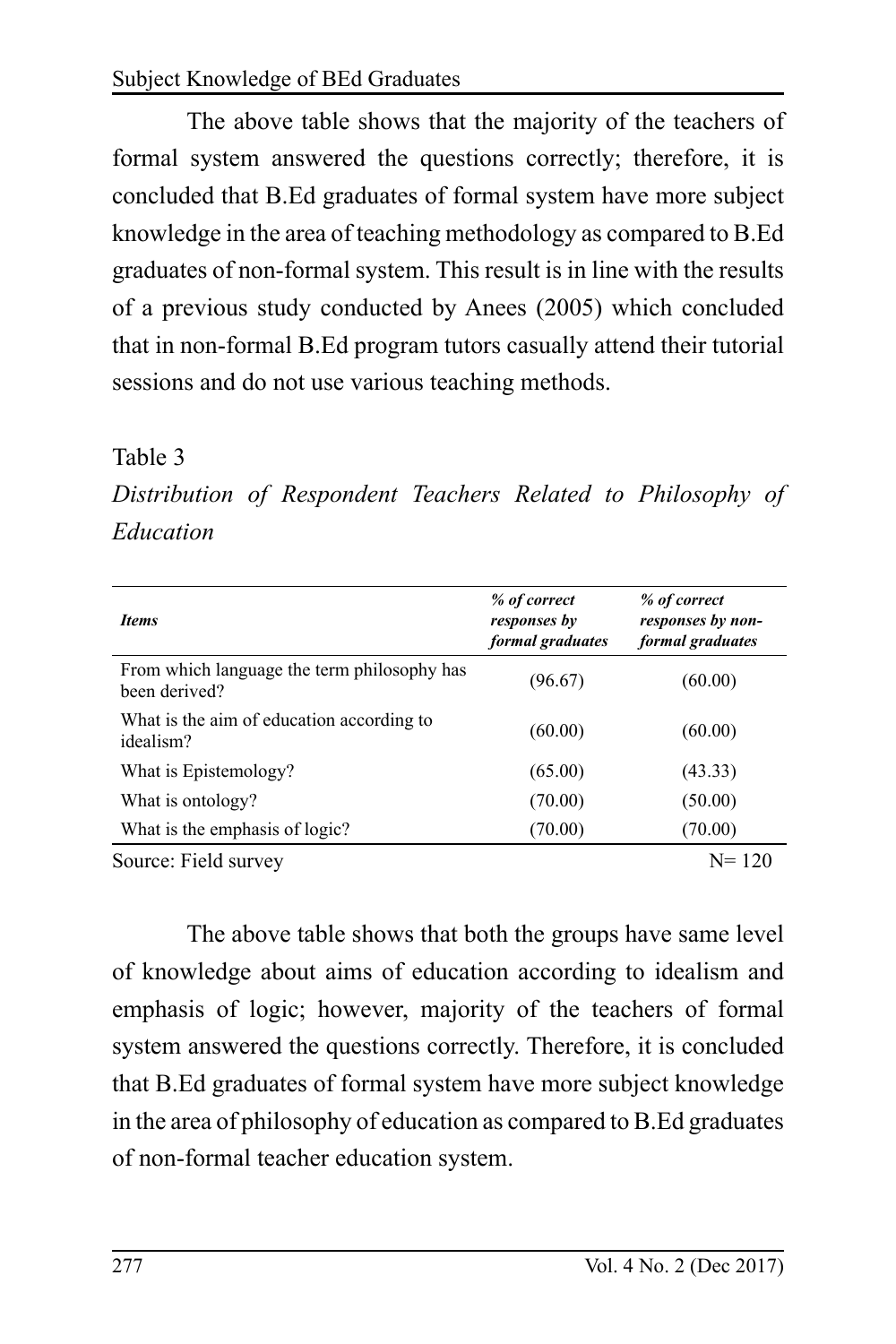#### Table 4

| <i>Items</i>                                            | % of correct<br>responses by formal<br>graduates | % of correct<br>responses by non-<br>formal graduates |
|---------------------------------------------------------|--------------------------------------------------|-------------------------------------------------------|
| Educational psychology is the  branch of<br>psychology? | (80.00)                                          | (40.00)                                               |
| What does the term personality mean?                    | (60.00)                                          | (30.00)                                               |
| What did Ivan Paylov present?                           | (70.00)                                          | (46.67)                                               |
| Who was Piaget?                                         | (80.00)                                          | (40.00)                                               |
| Intelligent Quotient $(I.Q) = ?$                        | (75.00)                                          | (50.00)                                               |
| Source: Field survey                                    |                                                  | $N = 120$                                             |

*Distribution of Respondent Teachers Related to Educational Psychology*

The above table shows that majority of the teachers of formal system answered the questions correctly. Therefore, it is concluded that B.Ed graduates of formal system have more subject knowledge in the area of Educational Psychology as compared to B.Ed graduates of non-formal teacher education system. It reveals that effect of the formal system is more positive than non-formal system.

#### Table 5

#### *Distribution of Respondent Teachers Related to English Grammar*

| <i><u><b>Items</b></u></i>                                                  | % of correct<br>responses by formal<br>graduates | % of correct<br>responses by non-<br><i>formal graduates</i> |
|-----------------------------------------------------------------------------|--------------------------------------------------|--------------------------------------------------------------|
| What is Occasionally?                                                       | (73.33)                                          | (56.67)                                                      |
| What is the superlative degree of bad?                                      | (80.00)                                          | (80.00)                                                      |
| Change the following into passive voice. I am<br>eating an apple.           | (78.33)                                          | (08.33)                                                      |
| Change the following into interrogative. (He<br>went.)                      | (90.00)                                          | (90.00)                                                      |
| Change the following to indirect narration. He<br>said. "I will work hard". | (70.00)                                          | (40.00)                                                      |
| Source: Field survey                                                        |                                                  | $N = 120$                                                    |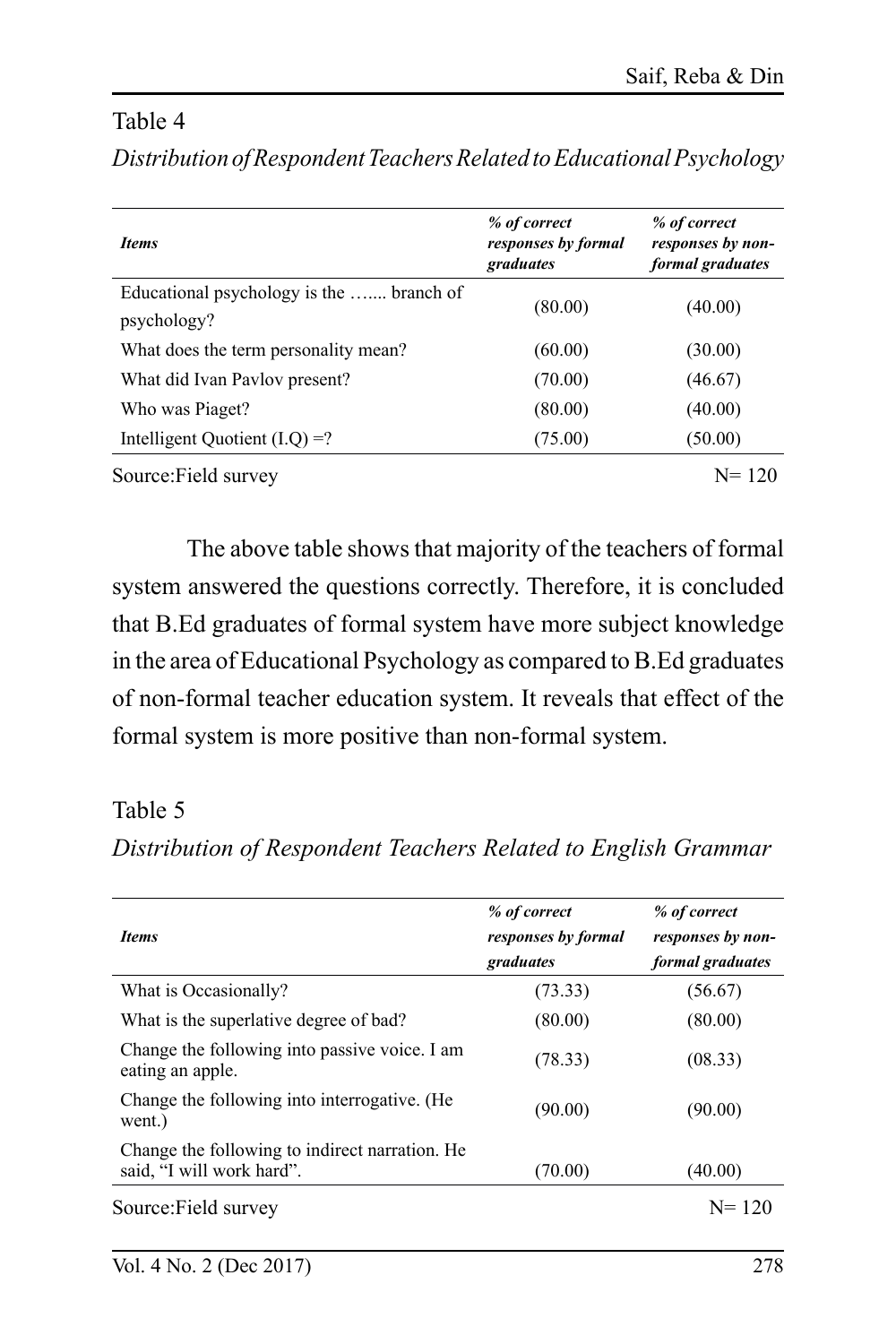The above table shows that both formal and non-formal graduates have equal responses about degrees of adjective and sentences; however, majority of the teachers of formal system answered the questions correctly. Therefore, it is concluded that B.Ed graduates of formal system have more subject knowledge in the area of English Grammar as compared to B.Ed graduates of nonformal teacher education system.

## **Discussion**

 Teacher education is the knowledge, skill and ability that is relevant and crucial for teachers. Teacher education seeks to reshape the attitudes, remodels the habits and constitutes the personality of teachers as they occupy an important position in the education system of any society. All the educational conferences and policies lay emphasis on quality education and teacher training. The Commission on National Education (1959) stressed throughout the report that success of the education system depends on competencies of its teachers. However, the Commission predicted that generating efficient and competent teachers will be one of the major problems of Pakistani school systems unless an effective and purposeful teacher training program is developed. The same topic was discussed during the first conference in 1947 in which the committee agreed that teachers should be properly trained and well paid for the development of a great state. The committee suggested that provinces should take necessary steps to ensure the proper training of teachers and add research departments in the training institutions for diagnosing and solving teaching problems (Government of Pakistan, 1947). Education policy 1972 stressed that all teachers would have to undergo at least one in-service training course during every 5 years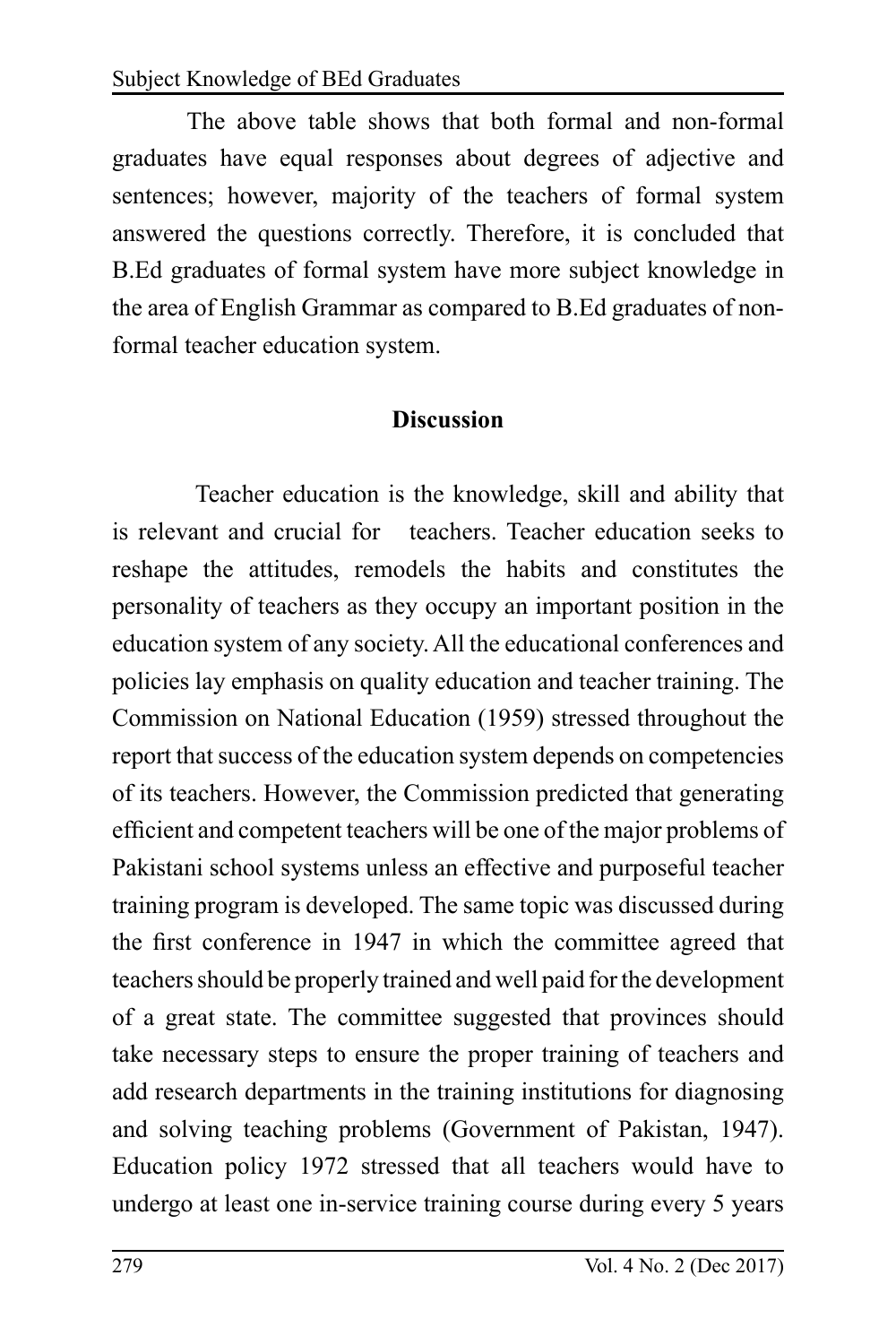for their continuous professional growth.

 The Allama Iqbal Open University has started a comprehensive non-formal program for teacher education. This program will help to train a large number of teachers at all levels. Emphasis will be given to the qualitative improvement rather than quantitative expansion of teacher training institutions (Government of Pakistan, 1973). This study tried to compare subject knowledge of B.Ed graduates of formal and non-formal system of teacher education. Various researches have been conducted to explain the effectiveness and deficiencies of formal and non-formal teacher education as well as the performance and knowledge of their graduates. A brief summary of these researches is as follows.

Jumani (2007) in his study concluded that the teachers did not apply diverse teaching methods in their classroom. In support, Murtaza (2005) found that least importance was given to teaching practice in both systems. Therefore, for producing quality teachers there is need to give emphasis to teaching practice. Khan (2008) in his PhD thesis concluded that teachers trained through both formal and non-formal systems indicated that tutors and supervisors did not use various instructional aids during training. As a result, the graduates do not have sufficient knowledge of teaching supports. Anees (2005) in his PhD thesis found that in non-formal teacher education, modern instructional strategies are not introduced. Moreover, tutors conducted their tutorials casually because student activities during teaching practice are rarely monitored and student assignments after evaluation are not returned in time. Additionally, the duration for teaching practice period is not sufficient and the examination system of non-formal B.Ed program does not measure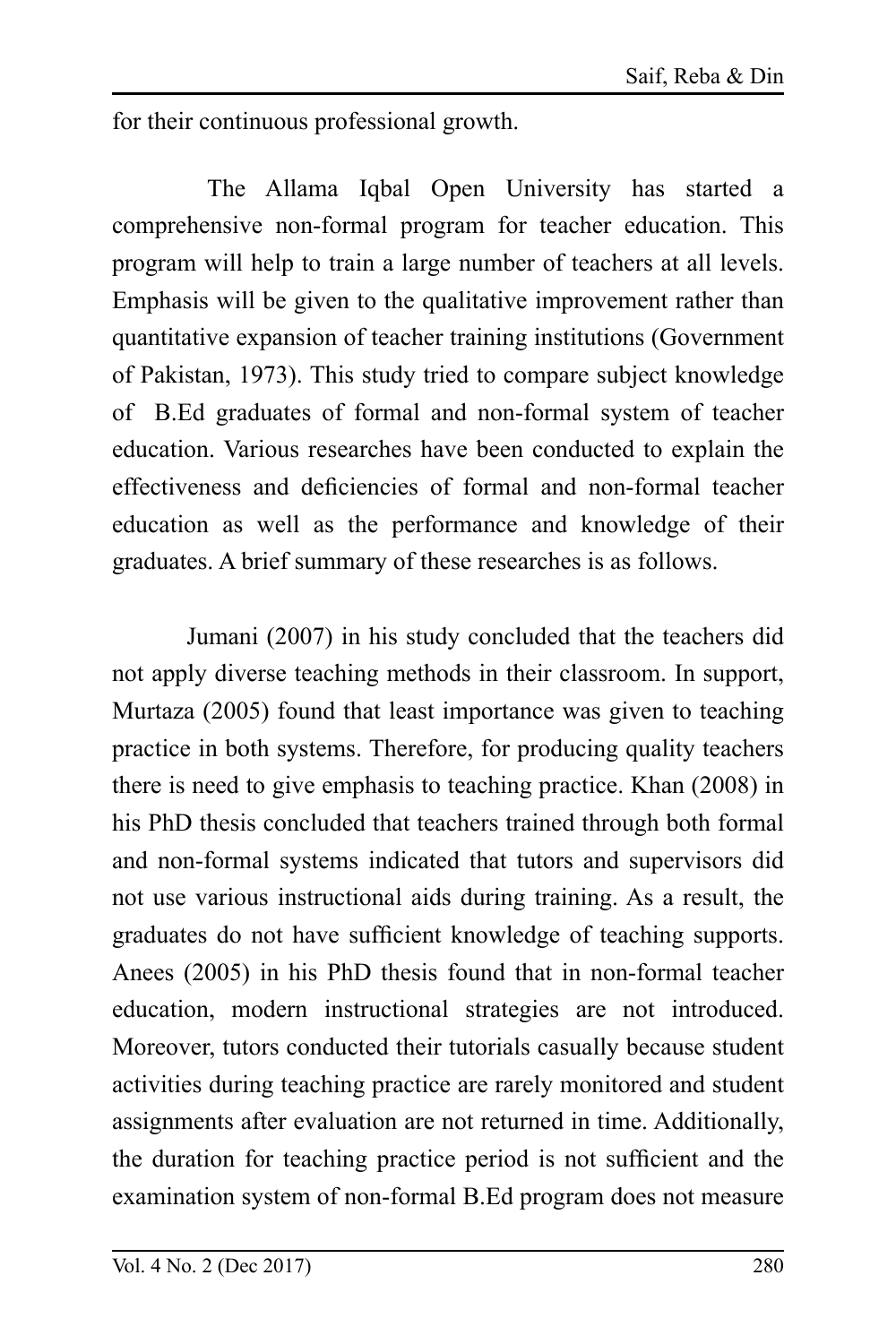student teacher competencies and thus lacks in producing quality teachers. Consequently, the graduates produced by the non-formal system have little subject knowledge.

Aziz, Hassan, Atta and Sahi (2013) in their study highlighted that students of the formal system were more satisfied about the course content, teaching methodologies and assessment techniques as compared to students of non-formal teacher education system. Munshi and Jumani (2008) conducted a study on "Effectiveness of Distance Teacher Education in Pakistan" and found that it was not compulsory for students to attend tutorial sessions; as a result, the graduates had little knowledge of their professional subjects.

 Teachers form the foundation of an education system and should be effective and competent, to lay a strong base. As teachers are kingpin in this system, therefore, it is highly essential to improve their quality and standards through pre-service and in-service teacher education programs. Pupils suffer immensely if the teacher is untrained and has inadequate knowledge. According to National Professional Standards for teachers in Pakistan (2009), the teachers must have a deep knowledge of subject matter, pedagogy, child and adult psychology, individual differences and assessment techniques. The responsibility lies upon teacher education institutions that prepare individuals for teaching profession as these individuals may become supervisors, administrators and trainers after some time.

# **Conclusions and Recommendations**

Teacher education programs must be practical and activity based because a teacher has to perform different roles such as a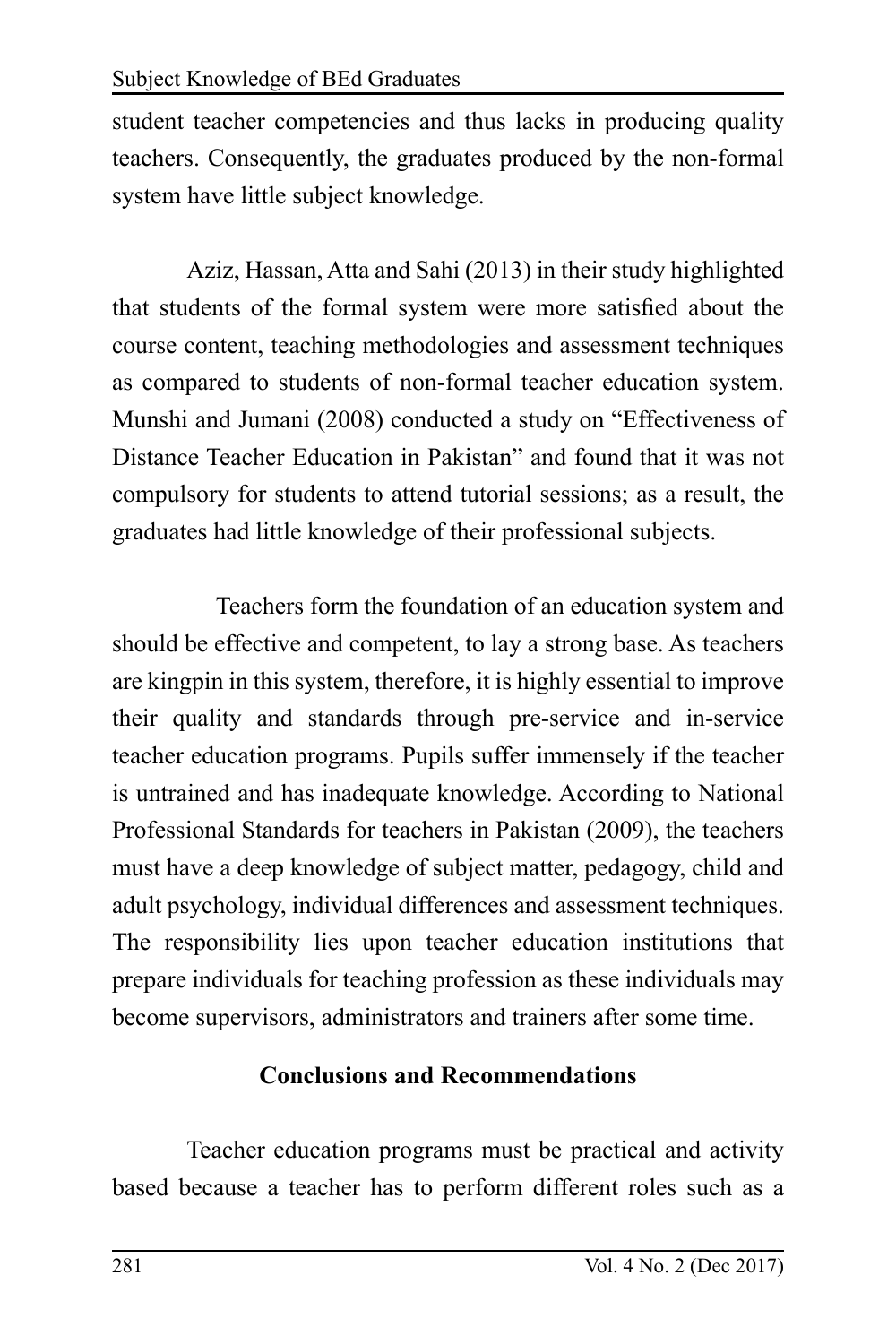curriculum developer, planner, designer, manager, guide, counselor, innovator, researcher, organizer of co-curricular activities, and a service provider for the community and parents. Moreover, the student teacher should increase their knowledge and they should work hard for their professional development. To increase the effectiveness of teacher education programs, following recommendations are made:

- 1. Effective teaching requires teachers to have command over their subject as well as adequate knowledge of other subjects. For this purpose teachers as well as graduates need to update their knowledge continuously.
- 2. Department should provide computers and internet facility in the institutes / study centers for both formal and nonformal student teachers.
- 3. The graduates should consult website of digital library of Higher Education Commission of Pakistan in order to get membership.

## **References**

- Anees, M. (2005). *Comparison of formal and non-formal systems of teacher education in Pakistan (PhD thesis).*Institute of Education and Research, University of Arid Agriculture, Rawalpindi-Pakistan, Retrieved from http:// eprints.hec.gov.pk/363/1/381.htm.
- Govt. of Pakistan (2009). *National professional standards for teachers in Pakistan*. Policy and Planning Wing, Islamabad: Ministry of Education.
- Govt of Pakistan, (1972). *National Education Policy.* Ministry of Education. Islamabad.
- Govt of Pakistan, (1947). Proceedings of Pakistan Educational Conference*.*  Retrieved from http://www.brecorder.com.

Govt of Pakistan, (1959).Report of the Commission on National Education*.*